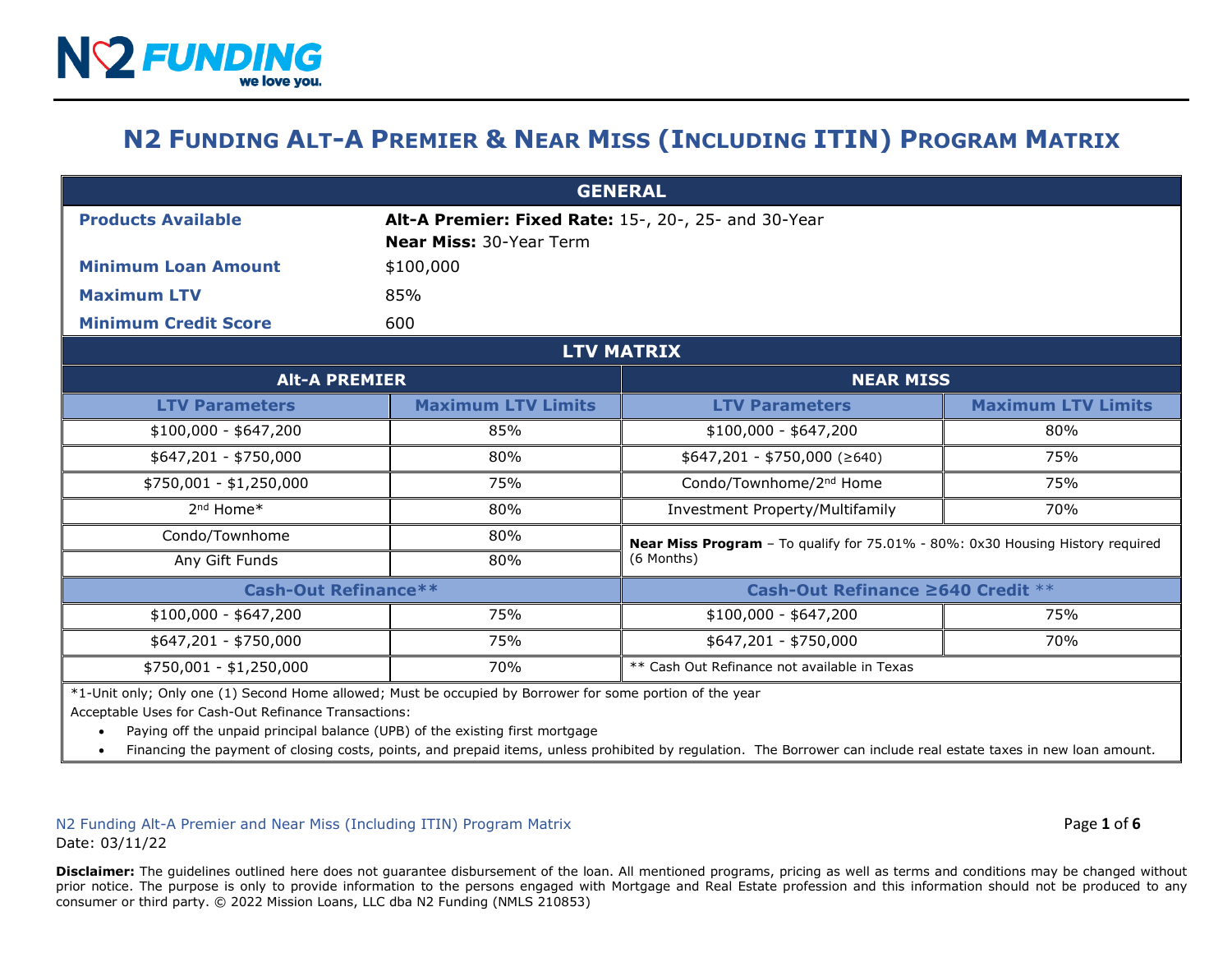

| <b>MAXIMUM DEBT-TO-INCOME RATIO (DTI)</b> |                                                                                                                                                                                                                                           |                                                   |                                          |                                           |
|-------------------------------------------|-------------------------------------------------------------------------------------------------------------------------------------------------------------------------------------------------------------------------------------------|---------------------------------------------------|------------------------------------------|-------------------------------------------|
| <b>Characteristics</b>                    | <b>Parameters</b>                                                                                                                                                                                                                         |                                                   |                                          |                                           |
| <b>Maximum DTI</b>                        | DTIs greater than 43% and up to 55% may be considered with compensating factors<br>$\bullet$<br>85% LTV available (Property condition of C3 or better in CA, CT, IL, NJ & NY)<br>$\bullet$<br>80% LTV for Second Homes/Condo<br>$\bullet$ |                                                   |                                          |                                           |
|                                           | <b>Monthly Income</b>                                                                                                                                                                                                                     | <b>No Compensating</b><br><b>Factor</b>           | <b>One Compensating</b><br><b>Factor</b> | <b>Two Compensating</b><br><b>Factors</b> |
| <b>DTI Caps</b>                           | $<$ \$2,000                                                                                                                                                                                                                               | 43%                                               | 43%                                      | 43%                                       |
|                                           | $\ge$ \$2,000 and <\$62,499                                                                                                                                                                                                               | 43%                                               | 50%                                      | 55%                                       |
|                                           | $≥$ \$62,500                                                                                                                                                                                                                              | 43%                                               | 43%                                      | 43%                                       |
| <b>MAXIMUM TERMS</b>                      |                                                                                                                                                                                                                                           |                                                   |                                          |                                           |
| <b>Characteristics</b>                    | <b>Parameters</b>                                                                                                                                                                                                                         |                                                   |                                          |                                           |
|                                           |                                                                                                                                                                                                                                           | <b>Property Type</b>                              | <b>Maximum Terms</b>                     |                                           |
|                                           |                                                                                                                                                                                                                                           | Site built Single-family owner-occupied residence |                                          | 360 Months                                |
| <b>Purchase or Refinance</b><br>$\bullet$ |                                                                                                                                                                                                                                           | Site built Condominium owner-occupied residence   |                                          | 360 Months                                |
|                                           |                                                                                                                                                                                                                                           | Site built 2-unit owner-occupied residence        |                                          | 360 Months                                |
|                                           |                                                                                                                                                                                                                                           | Site built 3 or 4-unit owner-occupied properties  |                                          | 300 Months                                |
|                                           | condominium property                                                                                                                                                                                                                      | Non-owner occupied single-family, townhome or     |                                          | 300 Months                                |
|                                           | Manufactured home - Double Wide Home                                                                                                                                                                                                      |                                                   | 240 Months                               |                                           |
|                                           | Term and property type exceptions may be granted and will be considered on a case-by-case basis.<br>Terms greater than 30 years are not offered.                                                                                          |                                                   |                                          |                                           |

N2 Funding Alt-A Premier and Near Miss (Including ITIN) Program Matrix **Page 2** of 6 and the state of 6 and the state of 6 and the state of 6 and the state of 6 and the state of 6 and the state of 6 and the state of 6 and Date: 03/11/22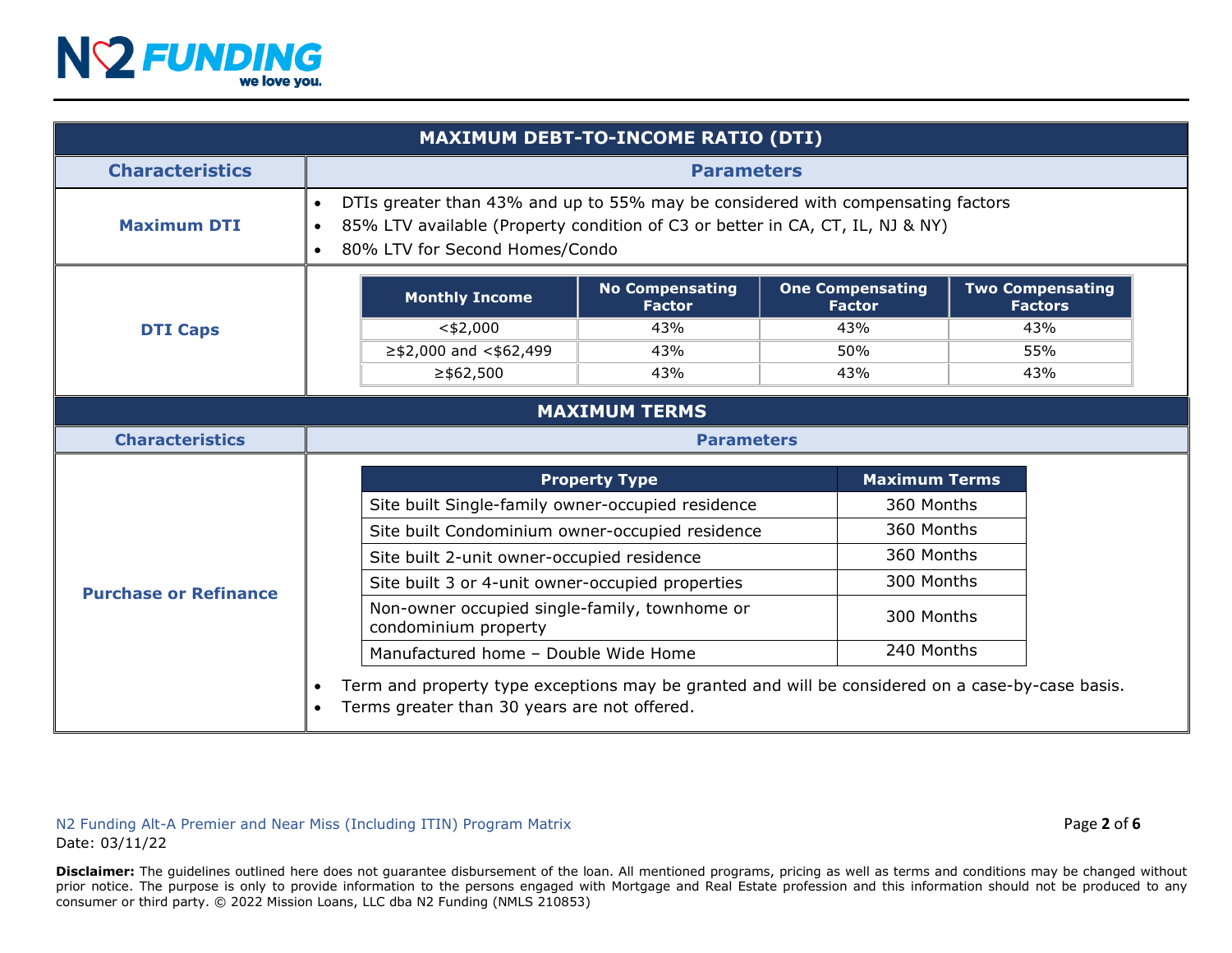

| <b>GENERAL REQUIREMENTS</b> |                                                                                                                                                                                                                                                                                                                                                                                                                             |  |
|-----------------------------|-----------------------------------------------------------------------------------------------------------------------------------------------------------------------------------------------------------------------------------------------------------------------------------------------------------------------------------------------------------------------------------------------------------------------------|--|
| <b>Characteristics</b>      | <b>Parameters</b>                                                                                                                                                                                                                                                                                                                                                                                                           |  |
| <b>Ineligible Loans</b>     | Section 32 loans<br>$\bullet$<br>Section 35 loans in which escrow / impound is not established<br>Cross-collateralization or Blanket loans, covering multiple properties<br>Bridge loans<br>$\bullet$<br><b>Construction loans</b><br><b>ARMs</b><br>$\bullet$<br><b>HELOCS</b><br><b>Balloon loans</b><br>$\bullet$<br>Interest Only loans<br>$\bullet$<br>Mobile to Land loans<br>$\bullet$<br>Greater than 30-year terms |  |
| <b>Credit History</b>       | No Bankruptcy, Foreclosure, or Short Sale within 4 years                                                                                                                                                                                                                                                                                                                                                                    |  |
| <b>Housing History</b>      | Alt-A Premier: Not required on purchase money mortgages<br>$\bullet$<br>Near Miss:<br>$\bullet$<br>$-01 - 80\%$ LTV: 0x30 for 6 Months<br><b>VOR or Canceled Check</b>                                                                                                                                                                                                                                                      |  |
| <b>Collateral</b>           | C4 or better condition of property required*<br>$\bullet$<br>Rural properties considered on a case-by-case basis<br>$\bullet$<br>No purchase of REOs<br>$\bullet$<br>No property flips in past six (6) months<br>$\bullet$<br>*C3 or better required in CA, CT, IL, NJ or NY<br>$\bullet$                                                                                                                                   |  |
| <b>Reserves</b>             | LTV 80.01% - 85% - 3 Months Reserves required                                                                                                                                                                                                                                                                                                                                                                               |  |

N2 Funding Alt-A Premier and Near Miss (Including ITIN) Program Matrix **Page 3** of 6 and  $P$  and  $P$  and  $P$  and  $P$  and  $P$  and  $P$  and  $P$  and  $P$  and  $P$  and  $P$  and  $P$  and  $P$  and  $P$  and  $P$  and  $P$  and  $P$  and  $P$  a Date: 03/11/22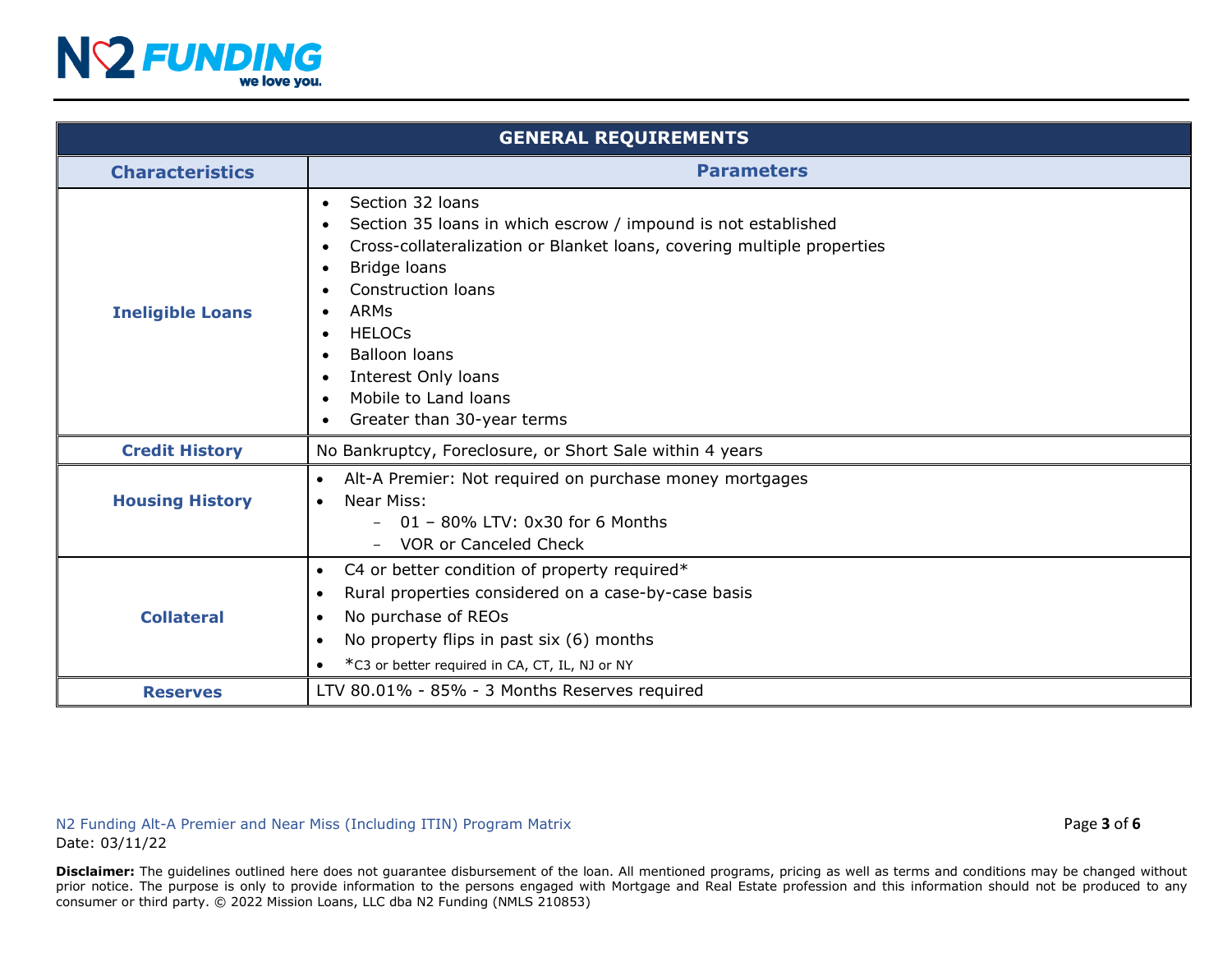

| <b>GENERAL REQUIREMENTS (Continued)</b>         |                                                                                                                                                                                                                                                                                                                                                                                                                                                                                                                                                                                                                                                               |  |
|-------------------------------------------------|---------------------------------------------------------------------------------------------------------------------------------------------------------------------------------------------------------------------------------------------------------------------------------------------------------------------------------------------------------------------------------------------------------------------------------------------------------------------------------------------------------------------------------------------------------------------------------------------------------------------------------------------------------------|--|
| <b>Characteristics</b>                          | <b>Parameters</b>                                                                                                                                                                                                                                                                                                                                                                                                                                                                                                                                                                                                                                             |  |
|                                                 | Primary Borrower must meet the following requirements:                                                                                                                                                                                                                                                                                                                                                                                                                                                                                                                                                                                                        |  |
| <b>Trade Lines</b><br>(Active or Closed)        | <b>Requirements</b><br><b>LTV</b>                                                                                                                                                                                                                                                                                                                                                                                                                                                                                                                                                                                                                             |  |
|                                                 | $80.01\% - 85\%$<br>Requires five (5) tradelines<br>$\bullet$<br>Minimum 12-month history<br>At least one (1) trade line must have 24-month or greater history<br>$\bullet$<br>At least one (1) trade line must have a minimum credit limit of \$3,000<br>$\bullet$<br>At least one (1) trade lines can be housing history, if not reporting to credit<br>$\bullet$<br>Authorized user accounts do not qualify<br>$\bullet$<br>Requires three (3) tradelines with minimum 12-month history, OR<br>Up to 80%<br>$\bullet$<br>Two (2) tradelines with a minimum 18-month history<br>$\bullet$<br>Authorized user accounts do not qualify                        |  |
|                                                 | <b>INCOME</b>                                                                                                                                                                                                                                                                                                                                                                                                                                                                                                                                                                                                                                                 |  |
| <b>Characteristics</b>                          | <b>Parameters</b>                                                                                                                                                                                                                                                                                                                                                                                                                                                                                                                                                                                                                                             |  |
| <b>Income History</b>                           | 12-Month income documentation (Business or Personal)                                                                                                                                                                                                                                                                                                                                                                                                                                                                                                                                                                                                          |  |
| <b>Unacceptable Sources of</b><br><b>Income</b> | Unemployment Income (if not documented with a minimum 2-year history of receiving)<br>$\bullet$<br><b>Stock Options</b><br>$\bullet$<br>Gambling winnings (except lottery payments continuing for a minimum of 3 years)<br>$\bullet$<br>Educational benefits (such as, grants and scholarships)<br>$\bullet$<br>Federal, State or Local tax refunds<br>$\bullet$<br>Any income that is not legal (such as, income from foreign shell banks, medical marijuana dispensaries)<br>$\bullet$<br>Expense account reimbursement<br>$\bullet$<br>Mortgage credit certificates<br>$\bullet$<br>Homeownership Subsidies<br>$\bullet$<br>Income received from roommates |  |

N2 Funding Alt-A Premier and Near Miss (Including ITIN) Program Matrix **Page 4** of 6 and  $P$  and  $P$  and  $P$  and  $P$  and  $P$  and  $P$  and  $P$  and  $P$  and  $P$  and  $P$  and  $P$  and  $P$  and  $P$  and  $P$  and  $P$  and  $P$  and  $P$  a Date: 03/11/22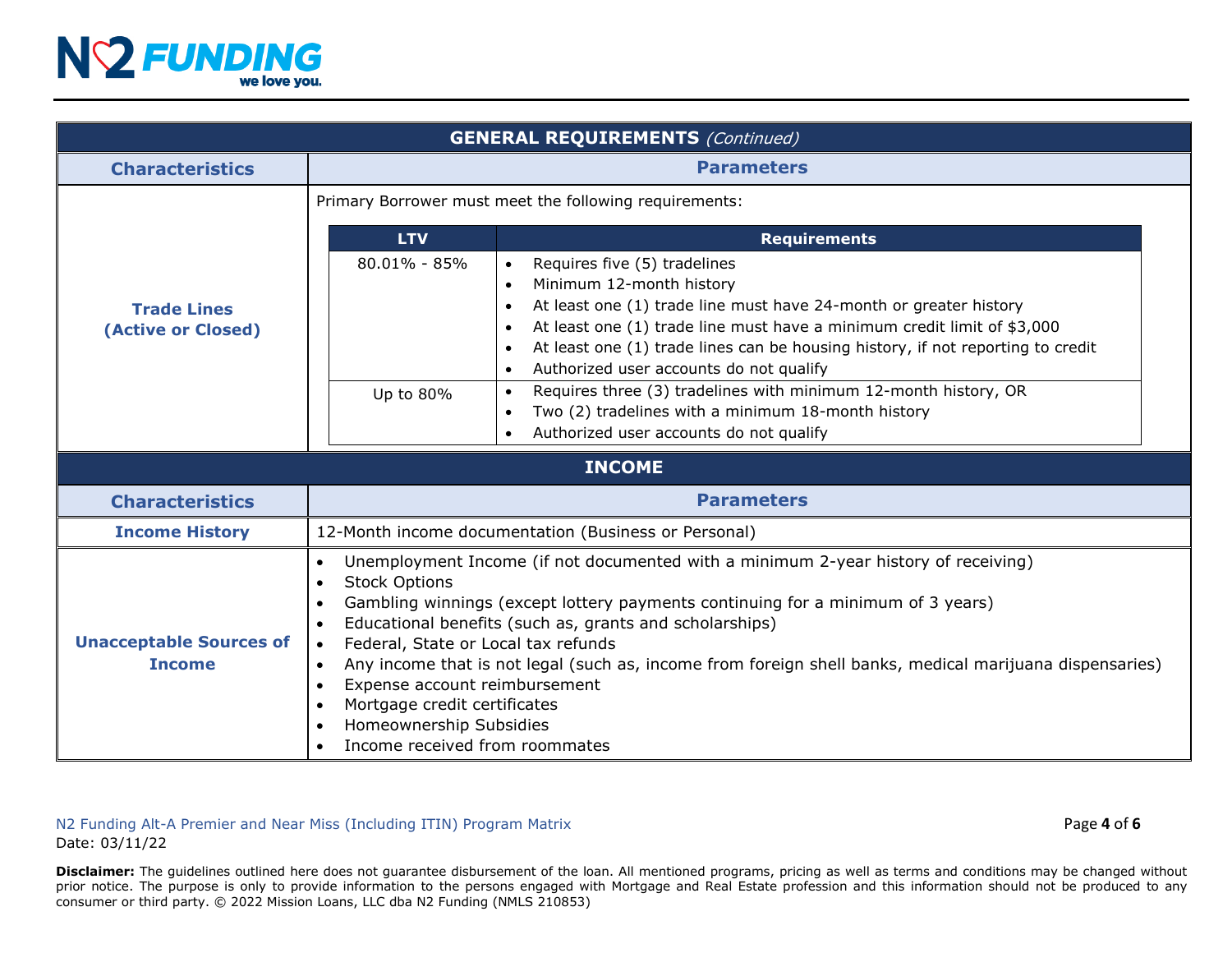

| <b>PROPERTY</b>                                   |                                                                                                                                                                                                                                                                                                                                                                                                                                                                                                                                                                                                                                                                                                                                                                                                                                                                                                                                                                                                                                                                                                                                                                        |                                                                                                                                                                                                                                                                                                 |  |
|---------------------------------------------------|------------------------------------------------------------------------------------------------------------------------------------------------------------------------------------------------------------------------------------------------------------------------------------------------------------------------------------------------------------------------------------------------------------------------------------------------------------------------------------------------------------------------------------------------------------------------------------------------------------------------------------------------------------------------------------------------------------------------------------------------------------------------------------------------------------------------------------------------------------------------------------------------------------------------------------------------------------------------------------------------------------------------------------------------------------------------------------------------------------------------------------------------------------------------|-------------------------------------------------------------------------------------------------------------------------------------------------------------------------------------------------------------------------------------------------------------------------------------------------|--|
| <b>Characteristics</b>                            | <b>Parameters</b>                                                                                                                                                                                                                                                                                                                                                                                                                                                                                                                                                                                                                                                                                                                                                                                                                                                                                                                                                                                                                                                                                                                                                      |                                                                                                                                                                                                                                                                                                 |  |
| <b>Maximum Number of</b><br><b>Properties</b>     | <b>Property Type</b><br>Principal Residence<br>Second Home<br><b>Investment Property</b>                                                                                                                                                                                                                                                                                                                                                                                                                                                                                                                                                                                                                                                                                                                                                                                                                                                                                                                                                                                                                                                                               | <b>Limitation</b><br>No limitation on the number of other financed properties with outstanding<br>balances<br>Borrower(s) may own no more than Eight (8) financed properties<br>including the subject property.<br>The Borrower may own additional real estate if it is owned free and<br>clear |  |
| <b>Eligible Property Types</b><br>(Alt-A Premier) | One-unit Attached/Detached SFRs<br>$\bullet$<br>One-unit Attached/Detached PUDs<br>$\bullet$<br>Low/Mid/High-Rise Condos and Site Condos (High Rises over 5 stories requires prior approval)<br>$\bullet$<br>Warrantable and Non-warrantable condos<br>$\bullet$<br>2-4 Unit Properties<br>$\bullet$<br>Mobile and manufactured one-unit housing (if not affixed, applications must include front and back of<br>$\bullet$<br>certificate of title); ALTA 7 endorsement to title is required<br>Doublewide Mobile Homes<br>Properties located adjacent to environmental hazards may be considered case by case<br>$\bullet$<br>Residential properties zoned commercial, must be grandfathered to rebuild residential and may be<br>considered case by case<br>Unique or unusual property types (i.e. berms, geodesic domes, homes off the grid) will be considered on a<br>$\bullet$<br>case by case basis<br>Properties with accessory units are considered on a case-by-case basis.<br>$\bullet$<br>Multiple dwellings on a single lot will be considered on a case-by-case basis. A maximum of three (3)<br>$\bullet$<br>dwellings per property will be considered. |                                                                                                                                                                                                                                                                                                 |  |

N2 Funding Alt-A Premier and Near Miss (Including ITIN) Program Matrix **Page 5** of **6** and **Page 5** of **6** and **Page 5** of **6** and **Page 5** of **6** and **Page 5** of **6** and **Page 1** and **Page 1** and **Page 1** and **Page 1** and Date: 03/11/22